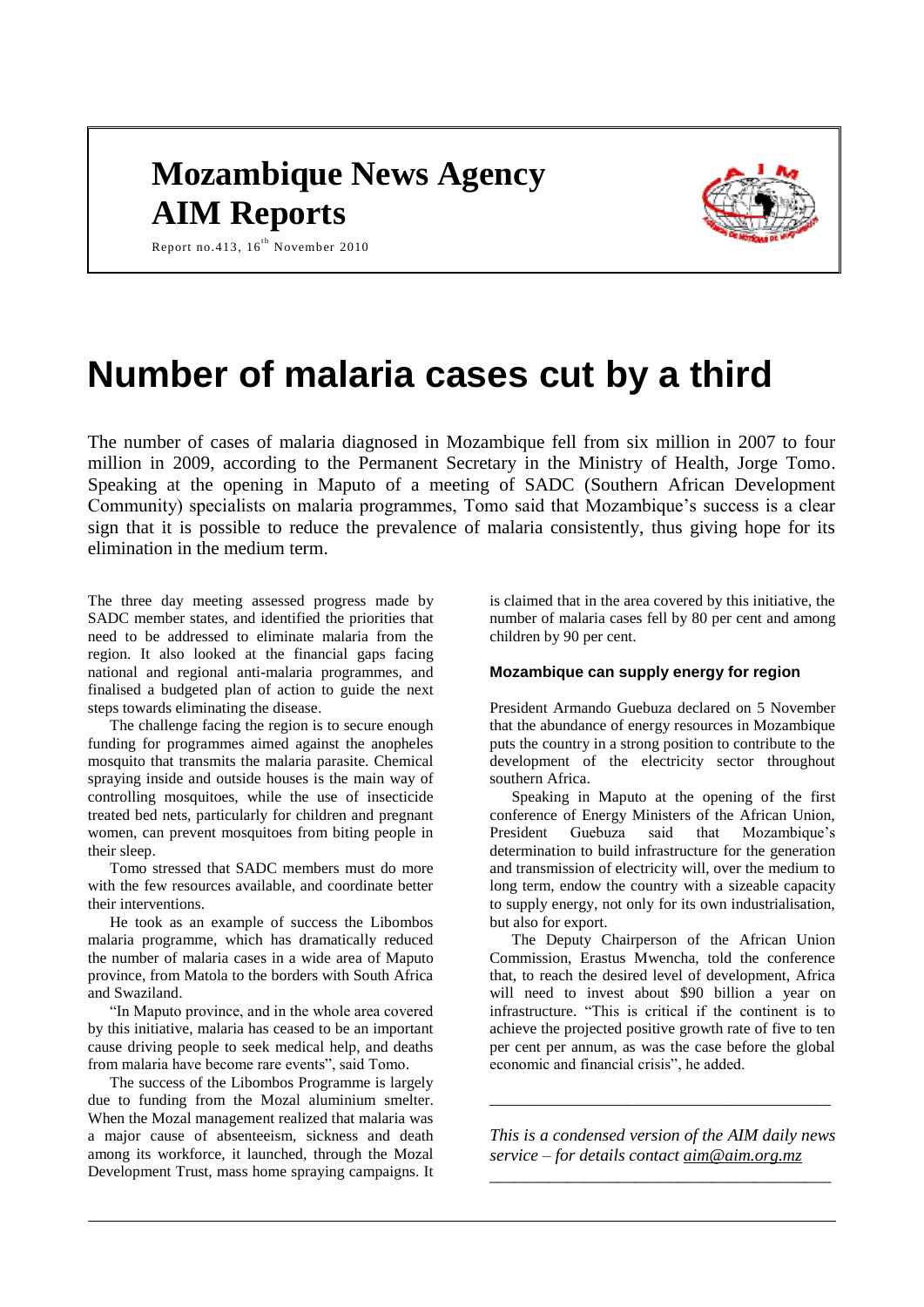# **New international air terminal inaugurated**

President Armando Guebuza on 12 November declared that the new look Maputo International Airport should not be regarded simply as a new passenger terminal but as a facility to encourage increased tourism.

Speaking during the inauguration of the new terminal, President Guebuza said "by making available infrastructures of international quality such as these, our government is responding to the challenges of national development, within a national and international context in which airports are playing a predominant role".

The construction of the new international passenger terminal took 18 months, and cost about \$75 million, provided by China as a low interest loan.

The project to modernise the airport also includes a new cargo terminal, a VIP lounge, an air traffic control tower, a car park that can hold 600 vehicles, and water storage facilities.

The international terminal can now handle 900,000 passengers a year. It offers modern check-in facilities, and passengers can enter and leave aircraft by means of retractable gates, instead of walking across the apron.

The Chinese ambassador to Mozambique, Huang Songfu, said that the ceremony was not just a delivery of a completed building, but a symbol of the cooperation between China and Mozambique.

"We hope that the new terminal will create a good image for passengers who come to Maputo, allowing contact between Mozambique and the rest of the world, stimulating the development of aviation in Mozambique, and strengthening the friendship between Mozambique and China", he said.

#### *New domestic terminal to be constructed*

Meanwhile, Mozambique's publicly-owned Airports Company (ADM) has announced that it will soon embark on the construction of a new domestic passenger terminal at Maputo Airport, budgeted at \$110 million.

There will first be a three million dollars investment on acquiring new fire fighting equipment and a new VOR (very high frequency omni-directional radio), a standard radio navigation system for aircraft.

ADM is negotiating with private companies on the possibility of building a new hotel and a range of offices on land owned by the airport.

ADM is responsible for managing 19 airports and aerodromes, of which five have the status of international airports.

Modernisation plans cover not only Maputo, but several other key airports. Thus the old military air base at Nacala, on the northern coast, is to be turned into an international airport. The runway will be repaired and extended, and a new apron will be built that can accommodate four planes simultaneously, including two large aircraft for international flights.

"All the airport buildings will be entirely new, with a total covered area of 16,000 square metres", according to an ADM document on Nacala. The Brazilian government has promised to finance the Nacala airport to the tune of \$80 million.

# **\$90 million grant to improve education**

Mozambique has qualified for a grant of \$90 million from the Education for All - Fast Track Initiative (EFA FTI) to build classrooms, support schools and provide text books.

The funds are part of a new \$180 million grant from EFA FTI that will benefit Mozambique, Rwanda and Papua New Guinea. According to EFA FTI, the funds will help a million children who are not currently at school, support programmes to improve the quality of learning, enable pupils to complete basic education, and help children move on to secondary schools.

The three-year FTI grant will also be used to raise the overall quality of education by financing teacher training, HIV/AIDS prevention and decentralized school management and supervision.

The Fast Track Initiative is supported by all major donor countries and agencies working in education. It is a global partnership of donor and developing countries, multilateral institutions and civil society organizations, dedicated to ensuring that all children receive quality basic education. It currently endorses the education plans of 43 developing countries around the world, including 25 in Sub-Saharan Africa and has allocated \$2.2 billion in financial aid.

Globally, these funds have helped to train around 330,000 teachers, construct 29,000 classrooms, and distribute more than 200 million text books.

Mozambique has greatly expanded its education system since joining EFA FTI in 2003, with primary school enrolment rising from 3.3 million to 5.3 million.

#### **Cashew nut production to reach 120,000 tonnes by 2015**

Mozambican cashew nut production is expected to reach 120,000 tonnes a year by 2015. During the 2009 marketing season the country produced 96,000 tonnes.

According to the deputy director of the National Cashew Institute (INCAJU), Raimundo Matula, during the same period the weight of processed nuts will increase from the current 35,000 tonnes to reach 60,000 tonnes.

Matula made these predictions on 9 November in the run up to the launch of the National Cashew Forum in Maputo. He told the daily newspaper "O Pais" that this optimistic forecast stems from the continuous growth rate achieved between 2006 and 2009, which was due to investments made by the government.

"The Government has invested \$50 million over the past five years to improve the performance of the cashew sector, including the installation of the 18 new factories currently operating across the country", explained Matula.

A new report from INCAJU shows that overall the cashew sub-sector grew by 5.8 per cent during the period 2006/09 as a result of a 12.5 per cent growth in the production and distribution of saplings. During the same period, trade increased by 11 per cent, and the processing of cashew kernels by four per cent.

Exports grew by an annual average of 6.2 per cent as a result of a seven per cent increase in the export of unprocessed nuts and a 5.4 per cent increase in the export of processed cashew kernels.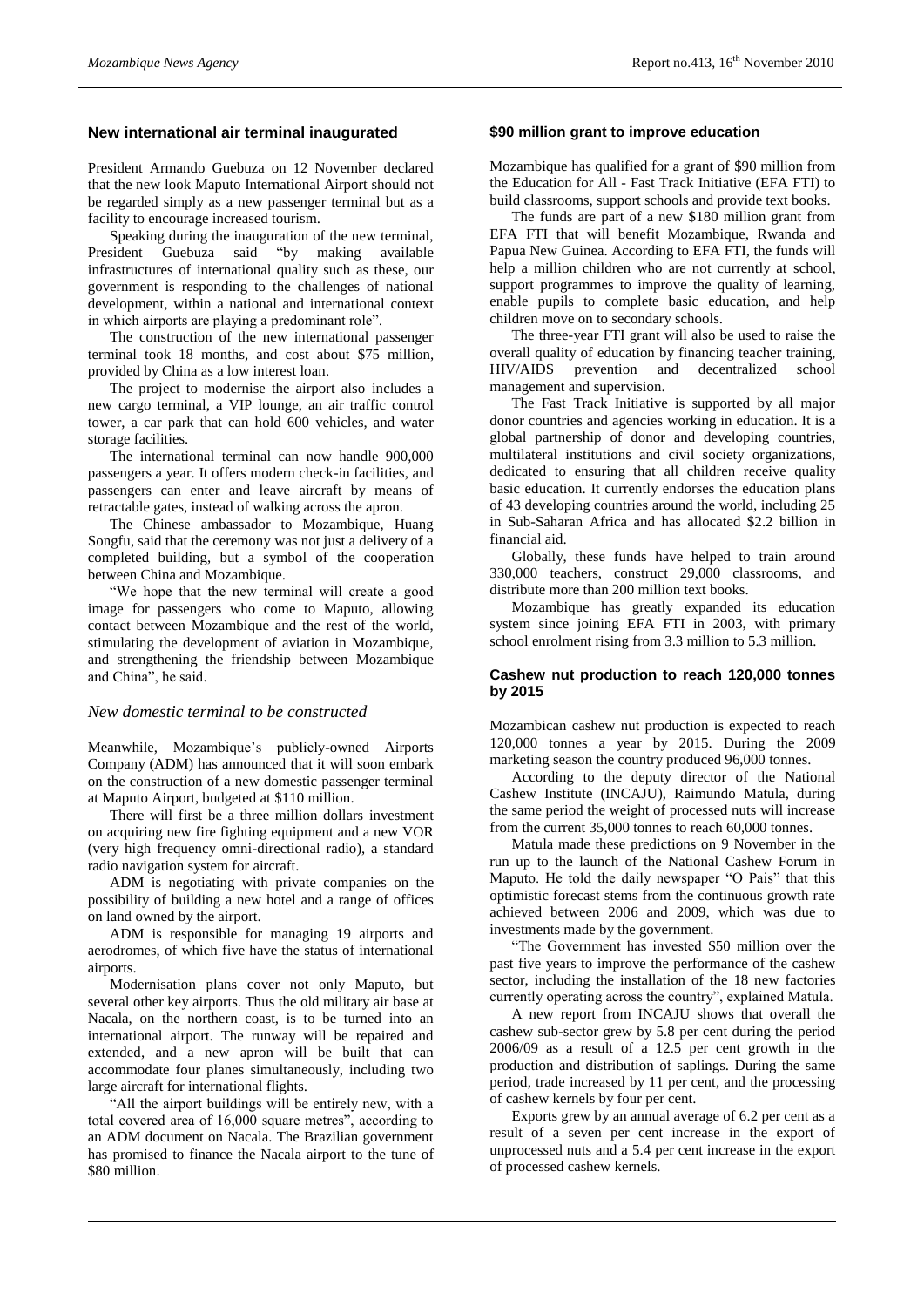# **China pledges support for Mozambique**

Chinese Prime Minister Wen Jiabao on 13 November told his Mozambican counterpart, Aires Ali, that China will continue to give material and financial support to Mozambique so that the country can rapidly eliminate hunger and poverty.

Prime Minister Wen was speaking during an audience he granted to Ali, shortly after both men had attended the opening, in the Chinese city of Macau, of the Third Ministerial Conference on Economic and Commercial Cooperation between China and the Portuguese-speaking countries. He stated that Mozambique is at the top of the agenda among the countries with which China maintains special links of friendship and of economic, social and commercial ties.

The Conference was organised by "Forum Macau", a body set up in 2003 to stimulate cooperation between China and members of the CPLP (Community of Portuguese Speaking Countries). All CPLP members except Sao Tome and Principe are also members of Forum Macau. Sao Tome is unable to join because in 1997 it opted to recognise Taiwan, prompting China to cut off diplomatic relations.

According to Wen Jiabao, Forum Macau has successfully encouraged trade between China and the Portuguese speaking world. In 2005 this trade stood at just \$10 billion a year, but in 2008 it reached \$77 billion.

Speaking at the opening of the conference, Prime Minister Ali declared that China "even at the most critical moments of the international financial crisis, has remained determined to assist the socio-economic programmes of developing countries".

He added that he was firmly convinced that the Plan of Action for Economic and Commercial Cooperation for the period 2010-2013, agreed by the conference, "will open broader horizons in strengthening our cooperation".

During his speech, Prime Minister Ali stressed "it would not be just were we not to recognise that our relations with China have, since the early days of our national liberation struggle, undergone noteworthy development witnessed by the high level of cooperation in several areas, and the constant exchange of high level delegations, as shown by our presence here".

Prime Minister Ali was last in China in June, when the Chinese authorities announced that they were making a further \$200 million available to Mozambique mainly for the building of infrastructure. Following the Prime Minister's invitation, a delegation from some of the largest businesses in Shanghai visited Mozambique in August. If all their investment promises are kept, this group of businesses will invest \$13 billion in Mozambique over the next five years.

At the conference China promised to grant a further \$65.5 million to Mozambique. Most of this sum (\$64 million) is for concluding the second phase of the modernisation of Maputo International Airport (which will include a new domestic passenger terminal). The remaining \$1.5 million is for school construction. Repayment of this loan begins in three years, at an interest rate of three per cent.

Briefing journalists, Prime Minister Aires Ali explained that China has set up a special fund of \$1

billion, for which Mozambique is one of the eligible countries. This fund, which is included in the Plan of Action agreed by the Conference, is intended in particular to finance agricultural projects in counties facing food shortages.

Prime Minister Ali also confirmed that China has opened a line of credit of \$2.8 billion for CPLP members, to fund infrastructure to speed up their socio-economic development.

Among the support offered by China both directly and via these funds is the development of human resources. Prime Minister Ali said this takes the form of scholarships which will allow more Mozambicans to be trained in Chinese institutions. China has put at the disposal of CPLP members a total of 1,500 scholarships a year

"These scholarships are vital for our development, because what we most need in order to make the great leap that will take us to the progress we desire is knowledge", stressed the Prime Minister. "Knowledge is the great secret which makes China what it is today".

According to the Prime Minister the Conference had exceeded expectations, adopting a Plan of Action so consensual that there is every chance that it will be fully implemented. The plan includes a commitment to increase trade between China and CPLP members so that, in the next three years, it will reach \$100 billion a year.

## **President Lula visits Mozambique**

Outgoing Brazilian President Luis Inacio Lula da Silva announced on 9 November that Brazil is to finance long distance learning and a human milk bank in Mozambique.

President Lula made the announcement during an official dinner hosted by his Mozambican counterpart, Armando Guebuza.

The Brazilian authorities have provided \$32 million for the establishment of the Mozambican National Distance Learning Institute (INED), which has set up its first centres in Maputo, the central port city of Beira, and Lichinga, capital of the northern province of Niassa. There is funding for the expansion of INED to other parts of the country.

The Brazilian delegation also announced funding for a human milk bank in Maputo Central Hospital at a cost of \$519,000. The money will be spent over two years, and covers the acquisition of equipment, technology transfer and the training of staff.

Brazil is a world leader in human milk banks, which are used to reduce infant mortality. The milk bank provides milk for new-born infants, in cases where the mother is unable to provide breast milk. This is an initiative to help Mozambique reach the Millennium Development Goal of cutting mortality among under-fives by two thirds between 1990 and 2015.

Brazil has the largest network of human milk banks in the world, with over 190 units helping 100,000 infants a year. European countries now import this technology from Brazil: the Spanish health authorities recently set up a milk bank in Madrid using Brazilian equipment.

With Lula's rise to power eight years ago, relations between Brazil and Africa improved dramatically. With Mozambique, Brazil now has strong ties in the areas of mining, health and education.